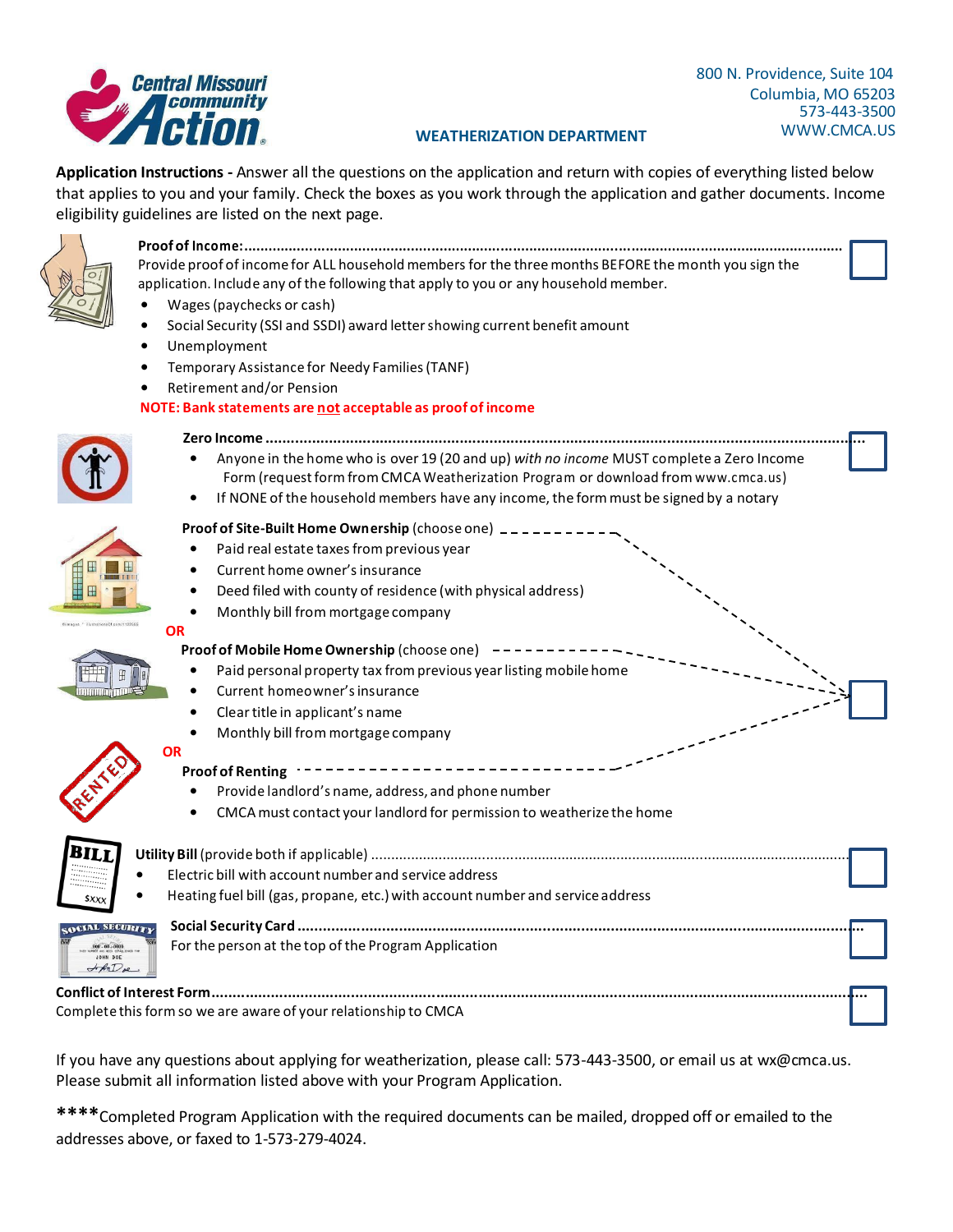

**WEATHERIZATION DEPARTMENT** 

800 N. Providence, Suite 104 Columbia, MO 65203 573-443-3500<br>WWW.CMCA.US



**Income Eligibility Guidelines for Weatherization**

| <b>Household</b> |                          |  |  |  |
|------------------|--------------------------|--|--|--|
| <b>Members</b>   | <b>Maximum</b><br>Income |  |  |  |
| 1                | \$27,180.00              |  |  |  |
| $\overline{2}$   | \$36,620.00              |  |  |  |
| 3                | \$46,060.00              |  |  |  |
| 4                | \$55,500.00              |  |  |  |
| 5                | \$64,940.00              |  |  |  |
| 6                | \$74,380.00              |  |  |  |
| 7                | \$83,823.00              |  |  |  |
| 8                | \$93,260.00              |  |  |  |

## **NOTES:**

**To determine eligibility when a household has more than eight members, add an additional \$9,080.00 for each member.**

**This chart is showing 200% of the Federal Poverty Limits for 2021**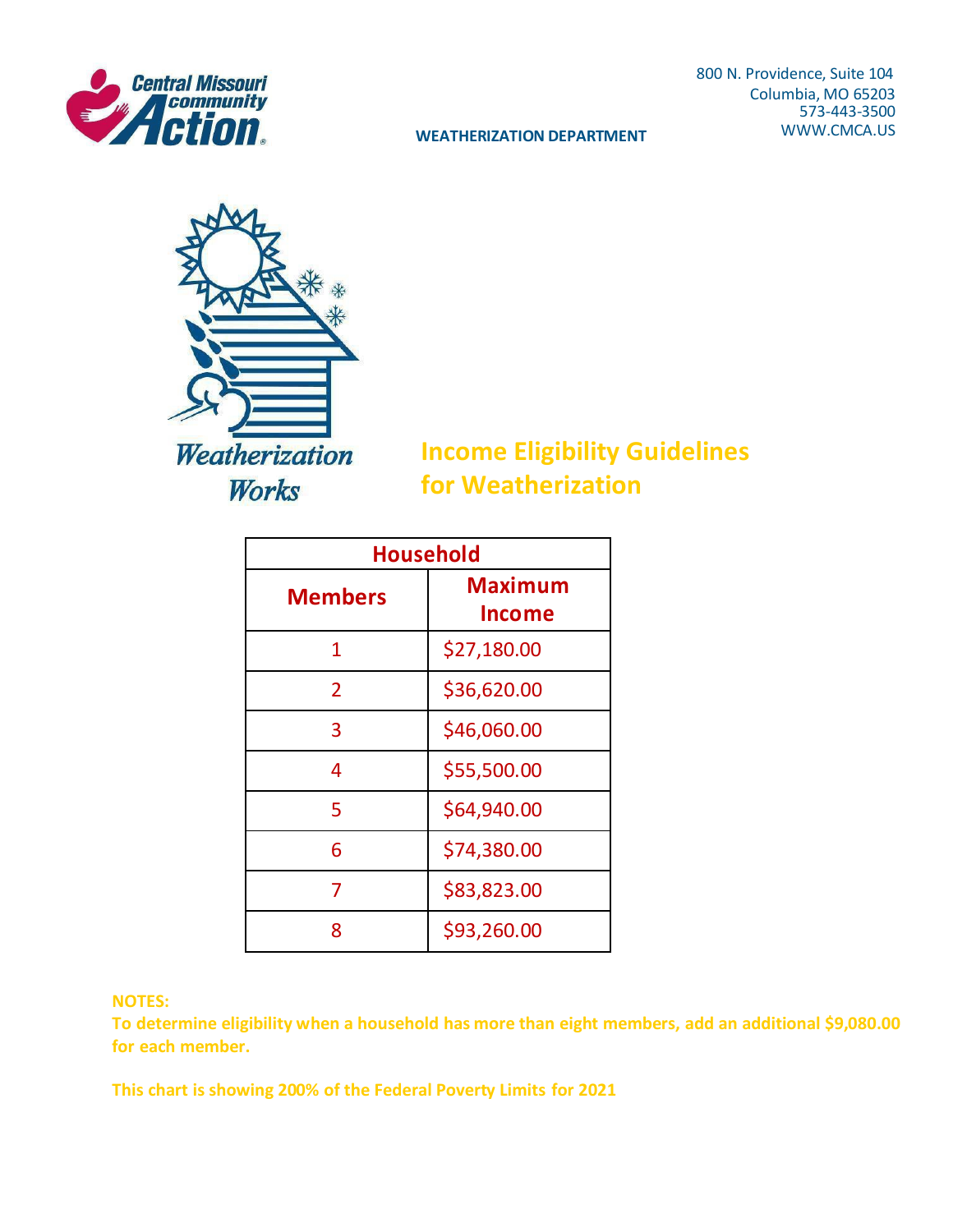

### **Missouri Low Income Weatherization Assistance Program Application**

**CENTRAL MISSOURI COMMUNITY ACTION 800 N. Providence Rd., Suite 104 Columbia, Missouri 65203**

| <b>FOR OFFICE USE ONLY</b> |  |
|----------------------------|--|

JOB NUMBER

**COUNTY** 

Answer every question on the application and provide the proper supporting documentation. Leaving questions blank on the application or failing to provide proper documentation will cause delays.

| <b>APPLICANT INFORMATION</b>                                                                                                                                                         |                       |                                        |                             |                 |  |  |
|--------------------------------------------------------------------------------------------------------------------------------------------------------------------------------------|-----------------------|----------------------------------------|-----------------------------|-----------------|--|--|
| <b>NAME</b>                                                                                                                                                                          |                       |                                        | PHONE NUMBER WITH AREA CODE |                 |  |  |
| <b>ADDRESS</b>                                                                                                                                                                       | <b>STATE</b>          |                                        | ZIP CODE                    |                 |  |  |
| HAS THE HOME PREVIOUSLY BEEN WEATHERIZED?<br>Yes<br>No<br>Date:                                                                                                                      | SSN                   |                                        | <b>EMAIL</b>                |                 |  |  |
| <b>HOUSEHOLD INFORMATION</b>                                                                                                                                                         |                       |                                        |                             |                 |  |  |
| <b>TYPE OF</b><br>□ Mobile Home<br>House                                                                                                                                             | Multi-family          | <b>ESTIMATED AGE OF</b><br><b>HOME</b> | <b>REFERRED BY</b>          |                 |  |  |
| If you own your home, please provide proof of home ownership. (deed, mortgage, title, etc.) If you rent your home, provide your landlord's address, telephone number and fax number. |                       |                                        |                             |                 |  |  |
| Own<br>Rent                                                                                                                                                                          |                       |                                        |                             |                 |  |  |
|                                                                                                                                                                                      |                       |                                        |                             |                 |  |  |
| TOTAL HOUSEHOLD MEMBERS<br><b>Household Members</b>                                                                                                                                  | CHILDREN 19 AND UNDER | OVER <sub>60</sub>                     | <b>DISABLED</b>             | NATIVE AMERICAN |  |  |

List all household members. If additional space is needed, please attach list.

| <b>Household Member Name</b> | Date of Birth | <b>Native</b><br>American | Handicap<br>or Disabled | Veteran |
|------------------------------|---------------|---------------------------|-------------------------|---------|
|                              |               |                           |                         |         |
|                              |               |                           |                         |         |
|                              |               |                           |                         |         |
|                              |               |                           |                         |         |
|                              |               |                           |                         |         |
|                              |               |                           |                         |         |

Provide proof of income for the previous three months for all household members. If additional space is needed, please attach list. **INCOME INFORMATION**

| <b>Income Source</b> | <b>Amount</b> | Interval |
|----------------------|---------------|----------|
|                      |               |          |
|                      |               |          |
|                      |               |          |
|                      |               |          |
|                      |               |          |
|                      |               |          |

| <b>FUEL CONSUMPTION INFORMATION</b> |                       |  |  |  |
|-------------------------------------|-----------------------|--|--|--|
| PRIMARY FUEL TYPE                   |                       |  |  |  |
|                                     |                       |  |  |  |
| PRIMARY FUEL SUPPLIER               | <b>ACCOUNT NUMBER</b> |  |  |  |
|                                     |                       |  |  |  |
| PRIMARY ELECTRIC SUPPLIER           | <b>ACCOUNT NUMBER</b> |  |  |  |
|                                     |                       |  |  |  |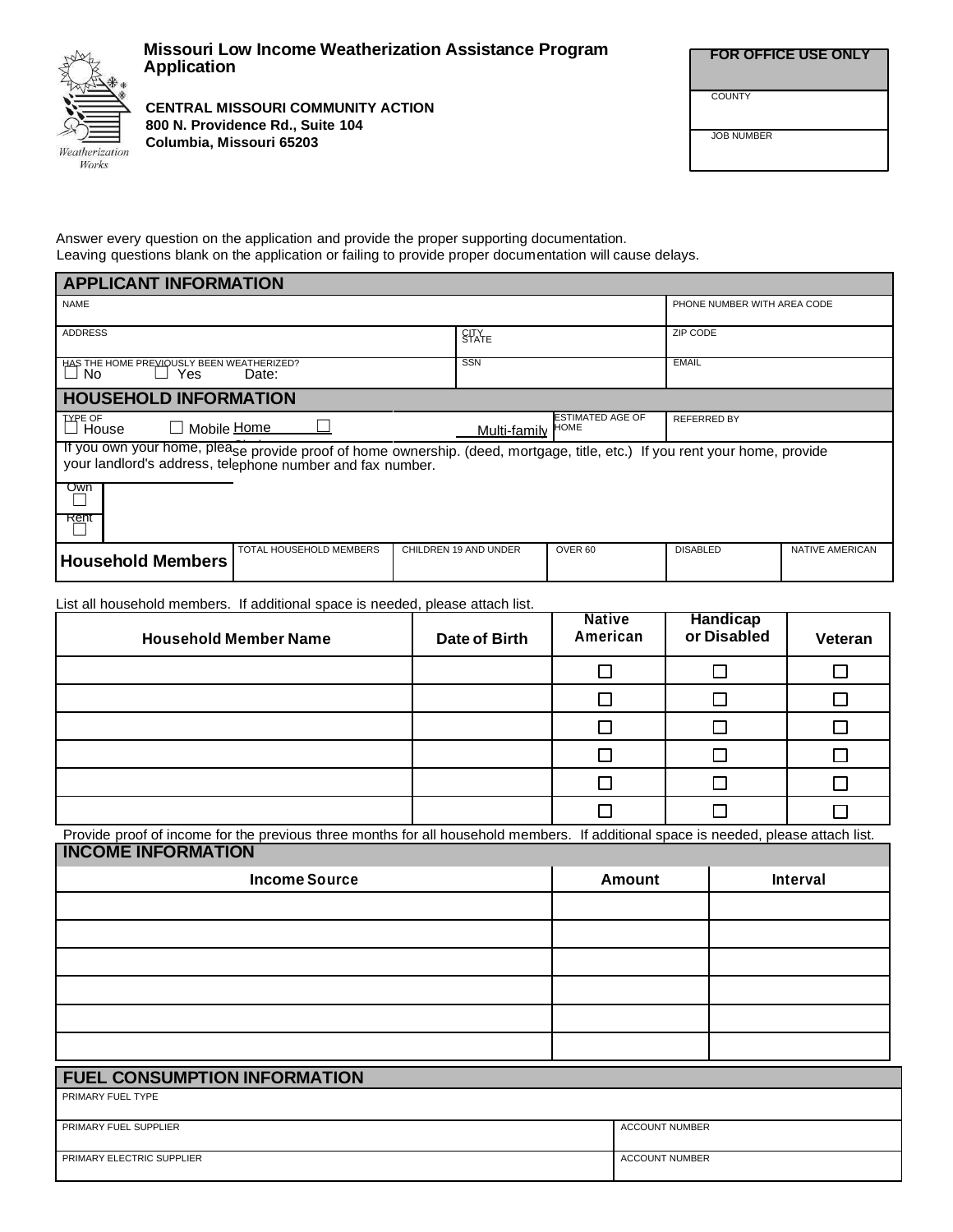#### **TERMS AND CONDITIONS**

I hereby apply for weatherization assistance through the Low-Income Weatherization Assistance Program, or LIWAP, administered by Missouri Department of Natural Resources' Division of Energy and implemented by the weatherization agency with whom I am filing this application. I authorize and direct any federal, state or local agency, organization, business or individual to release to the weatherization agency any information needed to verify my application for weatherization assistance. I further authorize and direct the weatherization agency to release information to other entities for the purpose of determining my household's eligibility for the LIWAP.

I authorize the release of my billing and utility consumption history from my utility vendors providing service to the residence for which I request weatherization assistance, and those vendors are hereby released from any liability for providing information to the weatherization agency.

I understand information relating to my eligibility application or participation in the program, such as name, address, or income information, are generally exempt from disclosure and requests for such information will be treated by the Department of Natural Resources' Division of Energy consistent with the federal government's treatment of information requested under the Freedom of Information Act (FOIA), 5 U.S.C. 552, including the privacy protections contained in Exemption (b)(6) of the FOIA. A request for release of my personal information including but not limited to my name, address, or income information requires the Department of Natural Resources' Division of Energy to balance a clearly defined public interest in obtaining this information against my legitimate expectation of privacy. If a legitimate, articulated public interest is found, the Department of Natural Resources' Division of Energy may release my information in the aggregate with other recipients' information.

I understand that funds for weatherization assistance for my residence may be provided by federal and state agencies, utility vendors, and other sources, and I hereby agree that my information, to the extent not specifically required to be kept confidential pursuant to the federal Privacy Act and Freedom of Information Act, and Missouri laws including the Sunshine Law, may be released by the Department of Natural Resources' Division of Energy to qualified personnel for research, audits, program evaluation or reports, with appropriate restrictions on the use of that information (i.e., not to be released to the public). If I receive LIWAP services, I specifically authorize the Department of Natural Resources' Division of Energy to release information regarding my identity, address, weatherization services performed on my residence and other pertinent information, to my utility vendors or other appropriate entities for use in analyzing the effects of weatherization on utility usage, for other research, or for required reporting purposes. This authorization does not constitute public release of my identity, and I understand the Department of Natural Resources' Division of Energy will not publicly release or permit public release of my personnel information, and will place appropriate restrictions on use of my personal information. Highly sensitive information such as Social Security numbers, income or medical information will be protected from disclosure under the Privacy Act and Freedom of Information Act, as well as the Missouri Sunshine Law.

#### **Civil Rights Statement:**

No person will be denied or discriminated against in connection with any program or activity receiving federal financial assistance from the U.S. Department of Energy because of race, color, national origin, age, sex or disability.

#### **Access to Residence/Conditions:**

I agree and understand the Department of Natural Resources' Division of Energy staff, weatherization technicians and contractors must be given access to all areas of my home during business hours and on a reasonable schedule.

My signature below authorizes the Department of Natural Resources' Division of Energy employees, the weatherization agency employees, contractors and subcontractors to enter my home as needed to perform energy audits, weatherization work and inspections of weatherization work and such persons will not be held liable for any injury or expense incurred by me while participating in this program.

I agree and understand that if my home is deemed unsafe or unacceptable for weatherization technicians, contractors or inspectors to perform their duties due to unsafe or dangerous conditions, presence of debris, clutter, mold, insect/rodent infestation, pets, threat of violence, etc., the project will be postponed until these conditions are corrected.

I agree to allow my home to be photographed for pre-and post-work documentation.

I understand that in order to weatherize my home, holes may be drilled in walls (particularly outside walls) to install insulation. I understand holes will be plugged as part of the weatherization service, but that it is my responsibility to paint the plugs used to fill these holes. I also understand that older vinyl or other siding may be damaged during this process.

#### **Closing Certification:**

My signature verifies this residence is not currently for sale, nor is it designated for acquisition, clearance or foreclosure by federal state or local programs, and has not been weatherized previously (unless work was performed prior to Sept. 30, 1994). Upon completion of work, I give permission for the contractor, subcontractor, the weatherization agency employees, the Department of Natural Resources' Division of Energy employees and federal officials to inspect that work.

I certify the information provided in this application is true, correct and complete to the best of my knowledge. I understand that I may be fined, imprisoned or both under state or federal law if I make false statements on this application in order to get benefits I am not eligible to receive. LIWAP service is free of charge, but I understand that if my home is served due to incomplete or incorrect information that would otherwise make my household ineligible, I accept responsibility for paying for services received.

My signature below indicates that I have read, understood and agree to the conditions of this application.

Applicant's Signature: Date: Date: Date: Date: Date: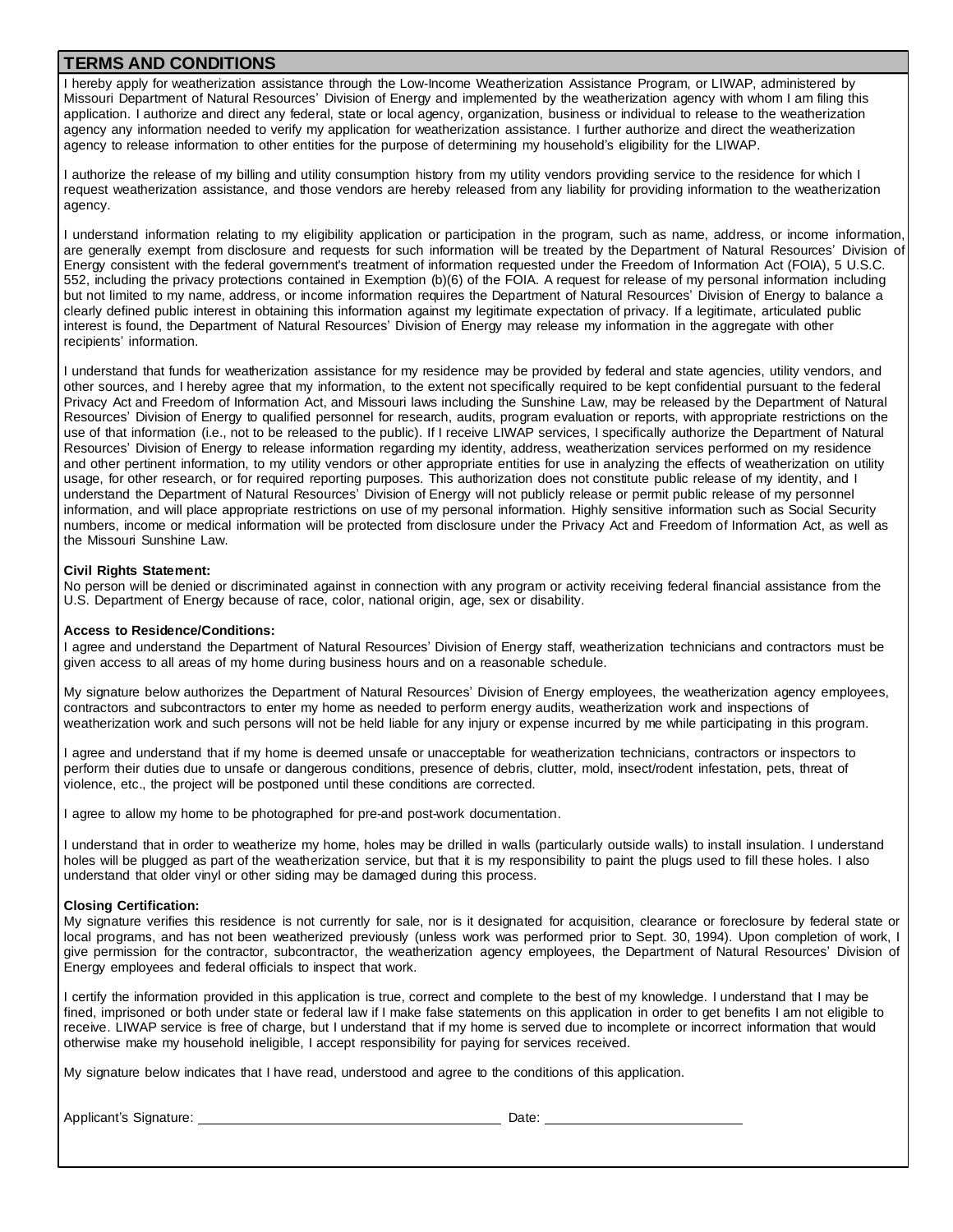

## **WEATHERIZATION DEPARTMENT**

## **Conflict of Interest Form**

To ensure that Central Missouri Community Action (CMCA) is being fair and is not showing favoritism when considering your application, we need you to please answer the following questions. Checking YES to these questions does not make you ineligible for receiving services. But it is necessary for us to know and to get approval in your circumstance. Check or circle YES or NO to clearly identify your answer for each question.

Are you a CMCA employee?

YES NO

Are you a CMCA board member?

YES NO

Are you a CMCA weatherization contractor?

YES NO

Do you have a relative that is a CMCA employee, board member or a weatherization contractor?

YES NO

**If you circled yes to this last question, please write their name and relationship**.

Thank you for your cooperation.

*Print yourName here Today's Date*

*Sign here*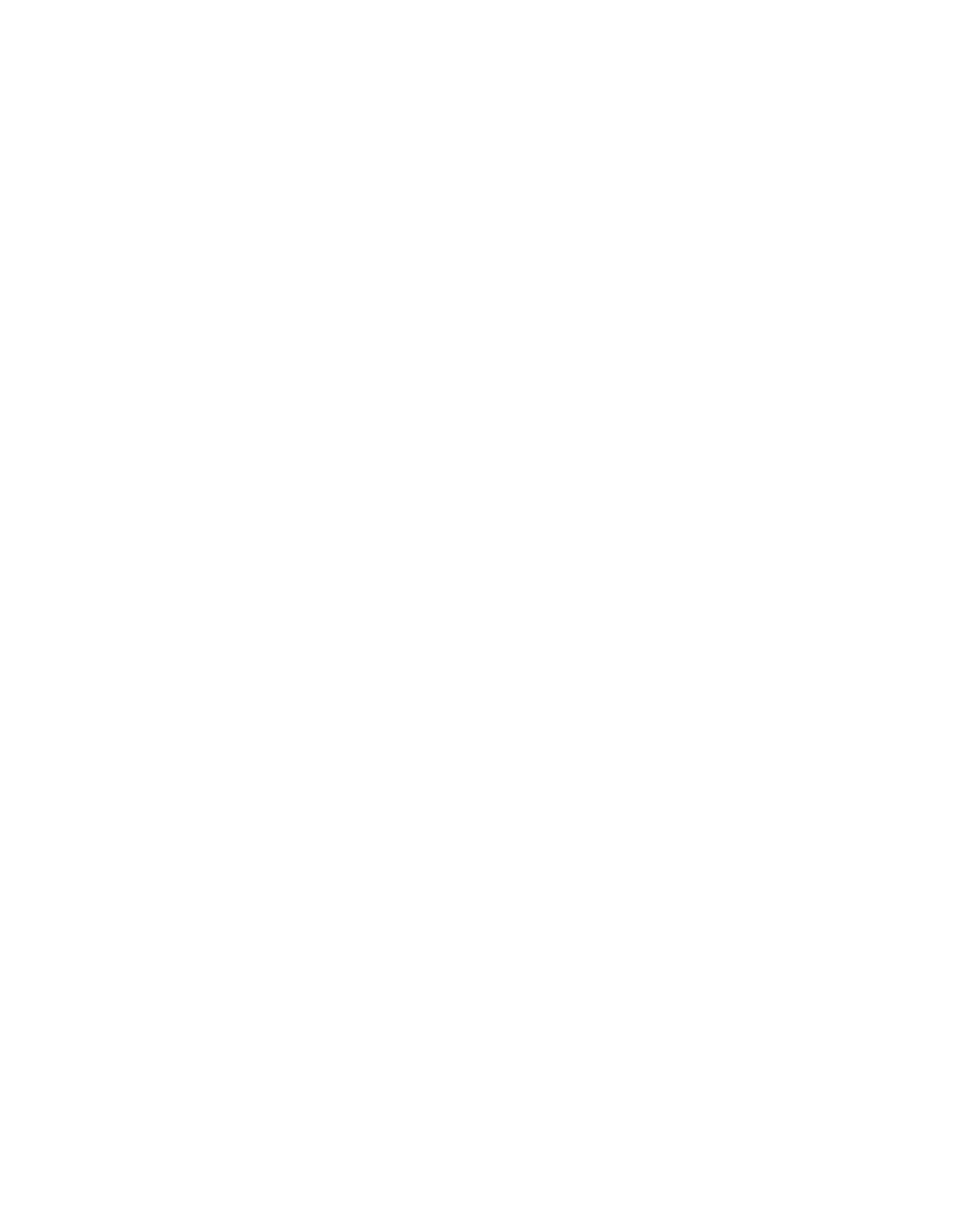

| <b>Household Comments:</b> | <b>Individual Comments:</b> |
|----------------------------|-----------------------------|
|                            |                             |
|                            |                             |
|                            |                             |
|                            |                             |
|                            |                             |
|                            |                             |
|                            |                             |
|                            |                             |
|                            |                             |
|                            |                             |
|                            |                             |
|                            |                             |
|                            |                             |
|                            |                             |
|                            |                             |
|                            |                             |
|                            |                             |
|                            |                             |
|                            |                             |

I certify that the information on this application is true and accurate to the best of my knowledge and belief. I understand that such information is subject to verification and I further realize that falsified or fraudulent information may result in the rejection of this application.

Under the terms of this Agreement, CLIENT agrees to release to CMCA information that is confidential and proprietary to be used solely for the Agency's related statistics, services and programs. Confidential Information refers to any and all information of a confidential, proprietary, or secret nature which is or may be related in any way to the family, medical records, job history, present or future, of CLIENT or any related data. Confidential Information includes, for example, but not limited to: spouses or other family members, ages, salaries, financial standings, criminal records, medical records and all other pertaining to the family information. CMCA will consider all information received from CLIENT to be strictly confidential, as required by the Privacy Act, and subject to the restrictions of this Agreement; except for information that is: (i) generally known to the public, (ii) in the possession of CMCA before receipt from CLIENT, (iii) obtained later by the Agency from a third party without restriction or violation of Agreements.

CMCA will not disclose CLIENT's Confidential Information to any other party without the prior written consent of CLIENT. CMCA may, however, disclose Confidential Information to its employees and/or programs but only if the employee has a legitimate need to know and has agreed to terms similar to those in this Agreement. Community Action Agency may also disclose this Confidential Information (i) to medical personnel in an emergency; (ii) to qualified personnel for research, audits, or program evaluation, as long as CLIENT identities are not identified; (iii) to a third party based on court orders; and (iv) to appropriate authorities in cases of suspected child abuse or neglect. CMCA will be responsible for any use or disclosure of Confidential Information by any of its employees or agents to third parties who should not share this information.

This Agreement may be amended only in writing and shall be governed by the laws of the State of Missouri.

Please sign below to indicate that you have read this Consent and agree with its terms.

Client Signature: Date: Date: Date: Date: Date: Date: Date: Date: Date: Date: Date: Date: Date: Date: Date: Date: Date: Date: Date: Date: Date: Date: Date: Date: Date: Date: Date: Date: Date: Date: Date: Date: Date: Date:

Interviewer's Signature: The Contract of the Contract of the Date: Date: Date: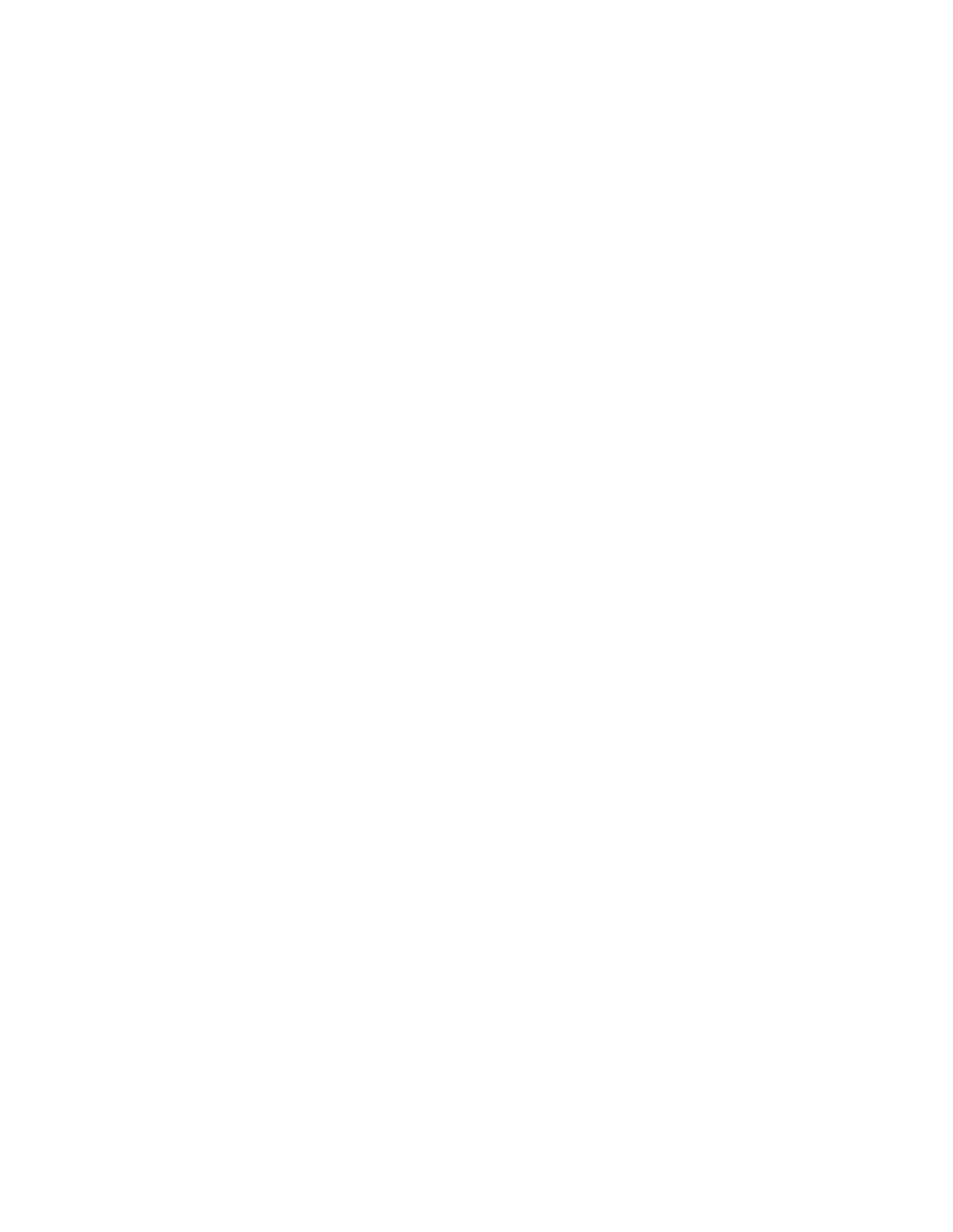

**Please fill out for all household members**

|  |  |  | Name                                       |
|--|--|--|--------------------------------------------|
|  |  |  |                                            |
|  |  |  |                                            |
|  |  |  |                                            |
|  |  |  | <b>Gender</b>                              |
|  |  |  | <b>Race</b>                                |
|  |  |  | DOB<br>B                                   |
|  |  |  | Social Security<br>Number                  |
|  |  |  |                                            |
|  |  |  |                                            |
|  |  |  |                                            |
|  |  |  | Highest Level<br>of Education<br>Completed |
|  |  |  | Type of<br>Medical<br>Insurance            |
|  |  |  |                                            |
|  |  |  | Tanf/Food<br>Stamps<br>Amount              |
|  |  |  |                                            |